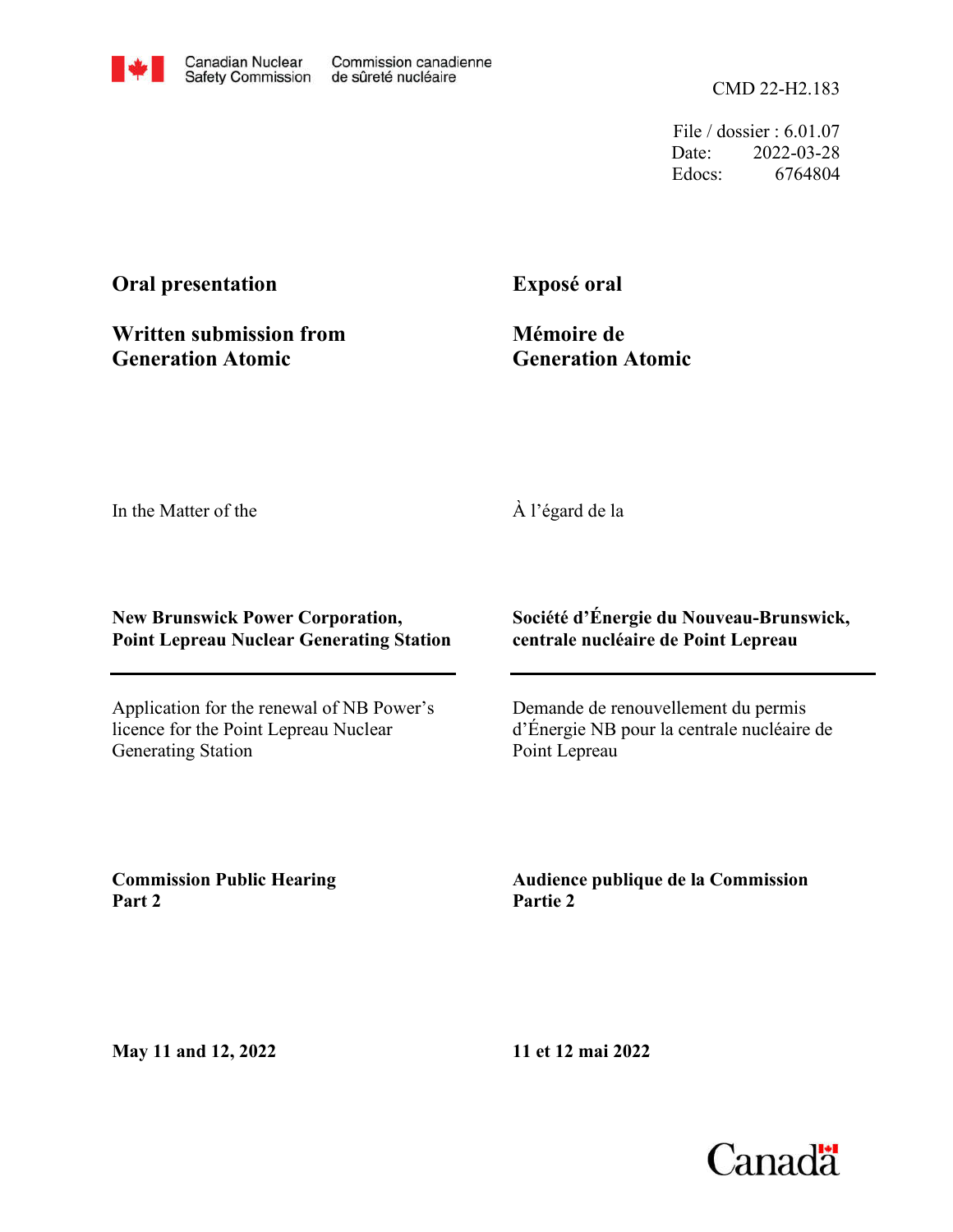

*March 27th, 2022 1878 Pascal Street Saint Paul, MN 55113*

#### **Executive Summary**

Generation Atomic expresses our strong support for the Canadian Nuclear Safety Commission to grant the 25-year license extension for NB Power's zero-carbon Point Lepreau Nuclear Generating Station .

#### **Economics**

Point Lepreau is the crown jewel of New Brunswick's clean energy production, producing nearly half<sup>1</sup> of the province's carbon-free electricity, and is the single largest source of power for the entire province. Directly and indirectly providing over 2,700 jobs, with over 75% of spending going back to the province, it is also a vital part of the economy. The 25-year license extension will provide NB Power with the security to continue to make investments in reliability

and safety, while keeping rates low. Some organizations argue for the earlier closure of the nuclear plants, but we need to look no further than Germany to see the potential impacts of this decision. Germany decided to phase out nuclear ahead of fossil fuels, and as a result, their coal phaseout date has slipped to 2038, their electricity now ranks as most expensive in Europe 2 , and their greenhouse gas emissions are around



five times higher than their nuclear-powered neighbor France. $^{\text{3}}$ 

### **Environmental and Societal Costs Concerning the Potential of an Early Shutdown**

Without the power generated by Point Lepreau, just over 5 TWh of emissions-free generation would have to be replaced, every year. To put this in perspective, all of the province's wind and hydro generated 3.42 TWh in 2018<sup>4</sup>. So, in effect, by closing PLNGS early is worse for the climate than destroying every wind turbine and hydroelectric dam we've built, and that's not even considering how long it would take to site and build replacement clean energy

<sup>1</sup> htt[ps://www.nbpower.com/media/1490323/2020-irp-en-2020-11-17.pdf](https://www.nbpower.com/media/1490323/2020-irp-en-2020-11-17.pdf)

<sup>&</sup>lt;sup>2</sup> https://ec.europa.eu/eurostat/statistics-explained/index.php/Electricity\_price\_statistics

<sup>3</sup> https://www.electricitymap.org/map

<sup>4</sup>https://www.cer-rec.gc.ca/en/data-analysis/energy-markets/provincial-territorial-energy-profiles/provincial-territorial-energy-profiles-new -brunswick.html#s1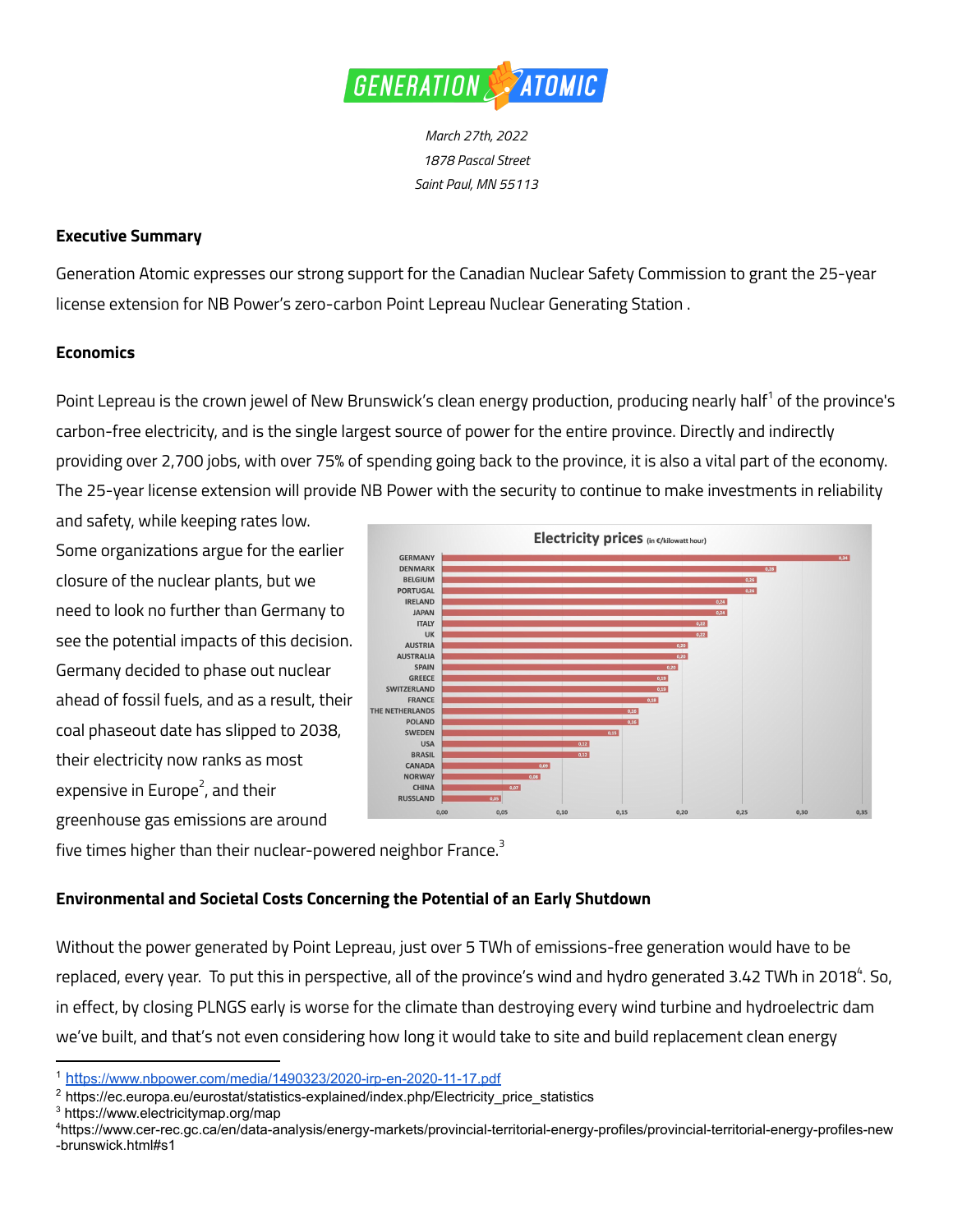capacity. With a very generous 47% capacity factor, this is roughly equivalent to 400 offshore wind turbines in the 3MW class; which will have nowhere near the reliable and steady output of PLNGS, and will require a greater reliance on methane gas and other carbon fuels, and will increase emission of CO2 significantly.

We feel it should be noted that PLNGS has a substantial level of public support within the province, with 75% of respondents personally believing it is important that it is operational, and 64% believe that PLNGS is an important part of New Brunswick meeting its carbon emission targets. We believe that much of this support is thanks to NB Power and their commitment to open and honest communication with the province, and we note that NB Power themselves enjoy a 68% favorable opinion from provincial respondents. $^{\rm 5}$ 

### **A Clear Commitment to Reliability, Operational Integrity, and Safety**

NB Power has not come to the table today empty handed. They have completed the refurbishment of the reactor itself, and that financial commitment has resulted in PLNGS operating at record capacity levels. But of course it's not just about making power, but also doing so safely. In addition to upgrades to the facility itself, NB Power is more prepared than it has ever been to respond to a radiological event. With a new off-site Emergency Operation Center that puts all response agencies in one place, allowing for greater coordination and effective response to emergencies. NB Power, with the support of these agencies (and others), have conducted two Synergy Challenge events during which a beyond-design-basis accident was simulated. The lessons learned from these events ensure the response to any potential real event is more effective and prepared for any eventuality. We believe that these measures and best practices, when coupled to the strong safety record of the CANDU reactor design, effectively mitigates all foreseeable risks of harm to the public and the environment.

### **The "Waste" Question and Solutions**

For all of the anxiety around the storage of spent nuclear fuel, the fact remains: used nuclear fuel has never killed or harmed anyone. This stands in sharp contrast to the waste products of coal and natural gas, which are responsible for over four million deaths annually, according to the World Health Organization. <sup>6</sup> What is remarkable about nuclear power is just how little spent fuel waste it produces. The total spent fuel used in the entire life on operation of PLNGS is stored onsite is contained to an area several orders of magnitude smaller than the reactor area itself. We have reviewed NB Power's waste management policies and find them to be thoroughly satisfactory. We believe there is no risk of harm to the public and there is no impediment here concerning the 25-year license. While the future is undetermined concerning what we ultimately do with the spent fuel, there is no technological challenge to overcome in that regard, merely the decision that has not been made at the present time. In the future, this waste may not even need be moved off the site: Deep Isolation<sup>7</sup>, which uses a deep borehole horizontal drilling technique, would allow the

<sup>5</sup> https://www.nbpower.com/media/1489603/nbp001-1058-2019-point-lepreau-study-summary-sheet-final.pdf

<sup>6</sup> https://www.who.int/en/news-room/fact-sheets/detail/ambient-(outdoor)-air-quality-and-health

<sup>7</sup> https://www.deepisolation.com/technology/